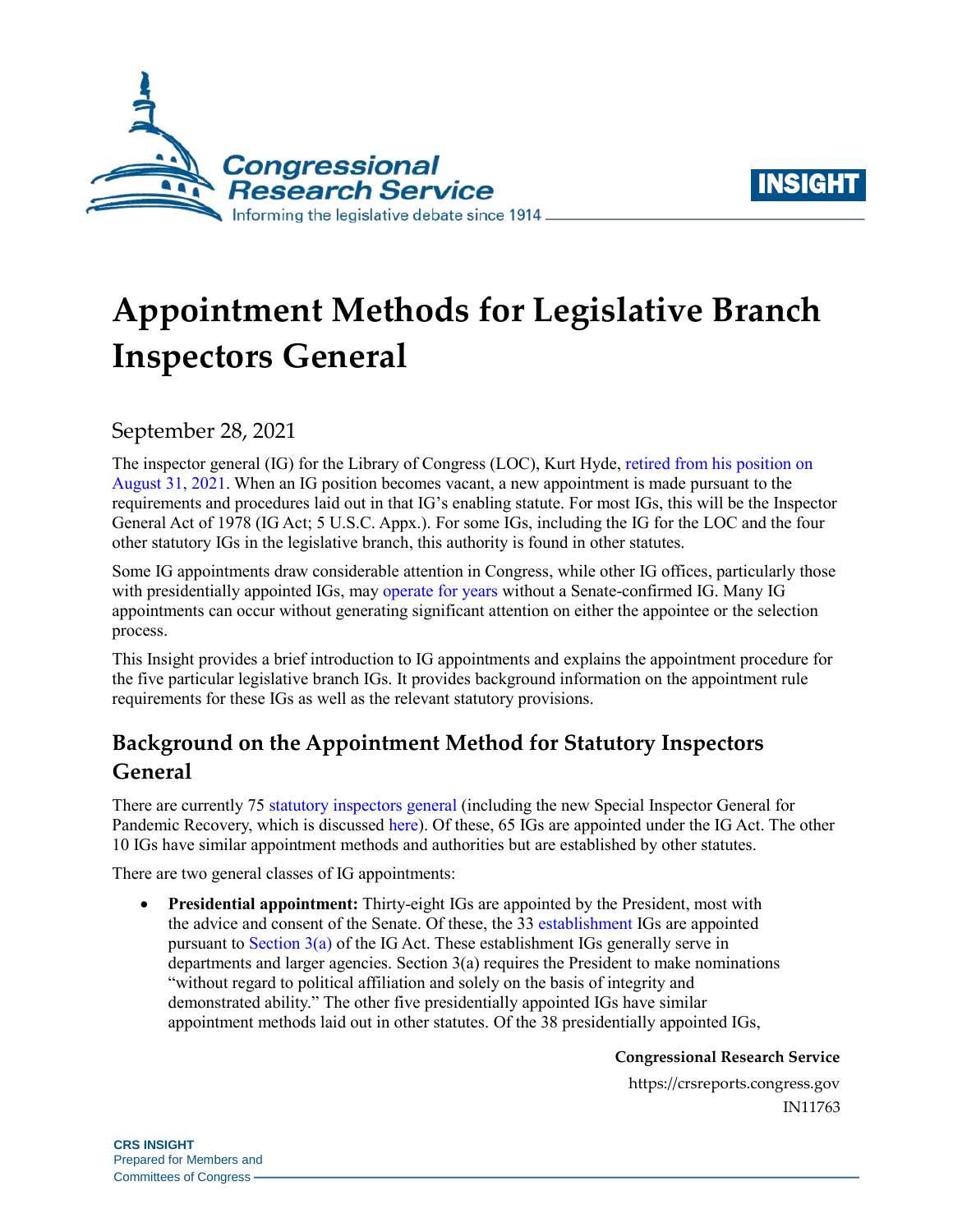only the Special Inspector General for Afghanistan Reconstruction is not subject to Senate confirmation.

 **Agency appointment:** Thirty-seven IGs are appointed by the heads of the agencies or entities that they oversee. They are not subject to the Senate confirmation process. Thirtytwo of these positions are the IGs for [designated federal entities](https://uscode.house.gov/view.xhtml?req=granuleid:USC-prelim-title5a-node20-section12&num=0&edition=prelim) in the executive branch. These appointments are governed by Section  $8G(c)$  of the IG Act. These entities are generally smaller executive branches agencies, boards, and commissions. The agency or entity heads selecting these IGs are also required to select officials "without regard to political affiliation and solely on the basis of integrity and demonstrated ability." The remaining five agency appointed IGs serve in legislative branch agencies and are discussed below.

#### **Appointment Methods for Legislative Branch Inspectors General**

Of the 75 statutory IGs, five were established to oversee the activities of legislative branch agencies. These five IGs appear to have authority, independence, and duties that are similar to their executive branch counterparts, although distinctions may exist. In addition, they participate in the IG community as members of the [Council of Inspector General on Integrity and Efficiency.](https://www.ignet.gov/) However, because they are part of the legislative branch, rather than the executive branch, their authority is not rooted in the IG Act but rather in similar provisions elsewhere in the *U.S. Code*.

The House of Representatives also has an IG that was [established under the House rules a](https://crsreports.congress.gov/product/pdf/IF/IF11024)nd performs some functions similar to other IGs. Because that position is established by rule, rather than law, and is designed differently than many other IGs, it is not addressed in this Insight.

The appointment methods for the five legislative branch agency IGs are as follows:

- The IG for **LOC** is appointed by the Librarian of Congress [\(2 U.S.C. §185;](https://uscode.house.gov/view.xhtml?req=(title:2%20section:185%20edition:prelim)%20OR%20(granuleid:USC-prelim-title2-section185)&f=treesort&edition=prelim&num=0&jumpTo=true) [P.L. 109-55\)](http://www.congress.gov/cgi-lis/bdquery/R?d109:FLD002:@1(109+55))
- The IG for the **Government Publishing Office (GPO)** is appointed by the agency's director [\(44 U.S.C. §3902;](https://uscode.house.gov/view.xhtml?req=granuleid%3AUSC-prelim-title44-chapter39&saved=%7CKHRpdGxlOjQ0IHNlY3Rpb246MzkwMSBlZGl0aW9uOnByZWxpbSkgT1IgKGdyYW51bGVpZDpVU0MtcHJlbGltLXRpdGxlNDQtc2VjdGlvbjM5MDEp%7CdHJlZXNvcnQ%3D%7C%7C0%7Cfalse%7Cprelim&edition=prelim) [P.L. 100-504\)](http://www.congress.gov/cgi-lis/bdquery/R?d100:FLD002:@1(100+504)).
- The IG for the **Government Accountability Office (GAO)** is appointed by the comptroller general [\(31 U.S.C. §705\(b\);](https://uscode.house.gov/view.xhtml?req=(title:31%20section:705%20edition:prelim)%20OR%20(granuleid:USC-prelim-title31-section705)&f=treesort&edition=prelim&num=0&jumpTo=true) [P.L. 110-323\)](http://www.congress.gov/cgi-lis/bdquery/R?d110:FLD002:@1(110+323)).
- The IG for the **U.S. Capitol Police** is appointed by the [Capitol Police Board,](https://crsreports.congress.gov/product/pdf/IN/IN11570) which is required to consult with the IGs for LOC, GPO, and GAO. The IG serves for a term of five years and may be reappointed no more than twice [\(2 U.S.C. §1909\(b\);](https://uscode.house.gov/view.xhtml?req=(title:2%20section:1909%20edition:prelim)%20OR%20(granuleid:USC-prelim-title2-section1909)&f=treesort&edition=prelim&num=0&jumpTo=true) [P.L. 109-55\)](http://www.congress.gov/cgi-lis/bdquery/R?d109:FLD002:@1(109+55)).
- The IG for the **Architect of the Capitol** is appointed by the Architect of the Capitol, who is required to consult with the IGs for LOC, GPO, GAO, and the U.S. Capitol Police [\(2](https://uscode.house.gov/view.xhtml?req=(title:2%20section:1808%20edition:prelim)%20OR%20(granuleid:USC-prelim-title2-section1808)&f=treesort&edition=prelim&num=0&jumpTo=true)  [U.S.C. §1808\(c\);](https://uscode.house.gov/view.xhtml?req=(title:2%20section:1808%20edition:prelim)%20OR%20(granuleid:USC-prelim-title2-section1808)&f=treesort&edition=prelim&num=0&jumpTo=true) [P.L. 110-161\)](http://www.congress.gov/cgi-lis/bdquery/R?d110:FLD002:@1(110+161)).

In addition, each of these provisions includes appointment-related language directing that the IG appointments be made "without regard to political affiliation and solely on the basis of integrity and demonstrated ability in accounting, auditing, financial analysis, law, management analysis, public administration, or investigations."

For more detailed information on the statutes governing IGs, see CRS Report R45450, *[Statutory](https://crsreports.congress.gov/product/pdf/R/R45450)  [Inspectors General in the Federal Government: A Primer](https://crsreports.congress.gov/product/pdf/R/R45450)*, by Ben Wilhelm.